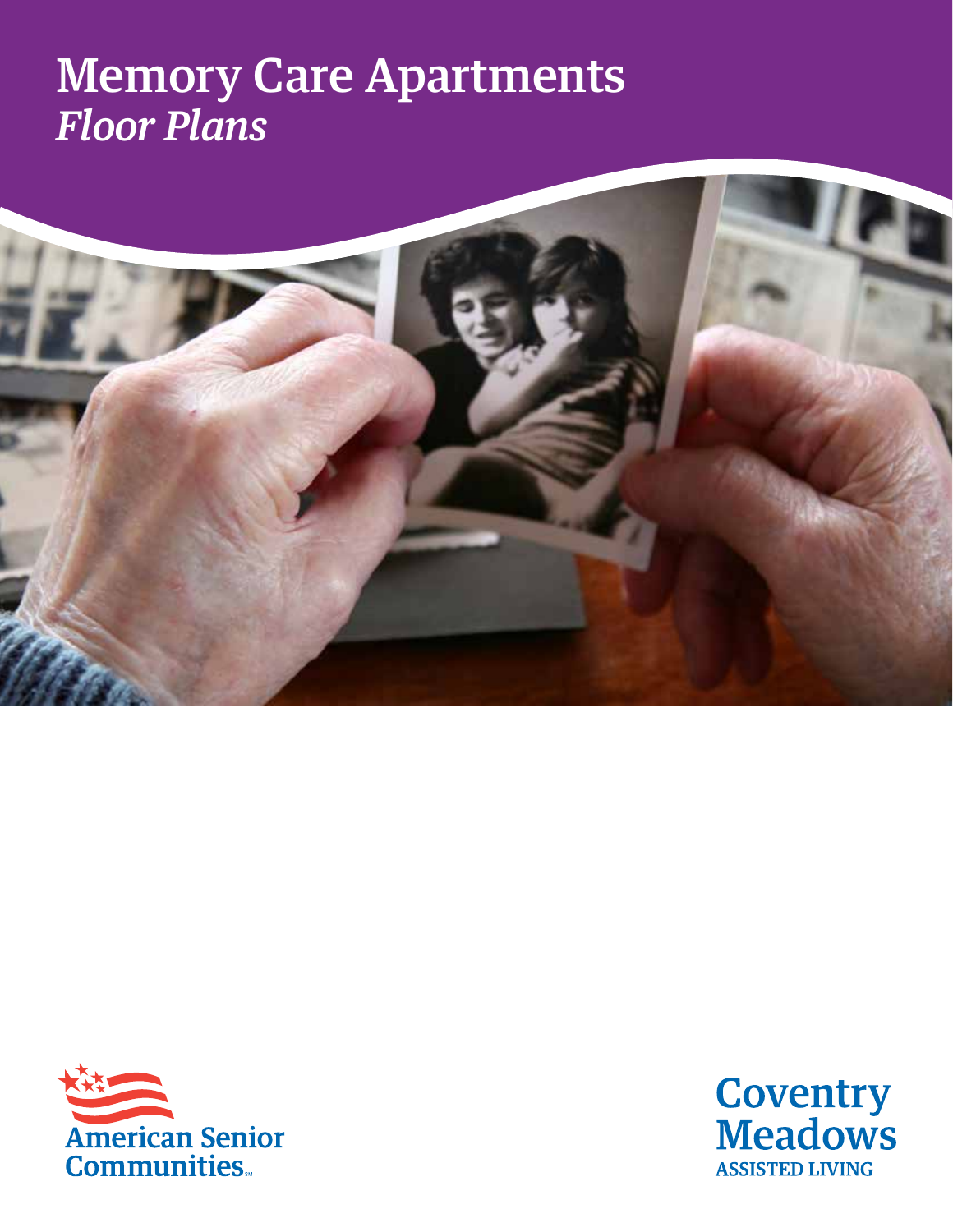

*"One person caring about another represents life's greatest value." — Jim Rohn*

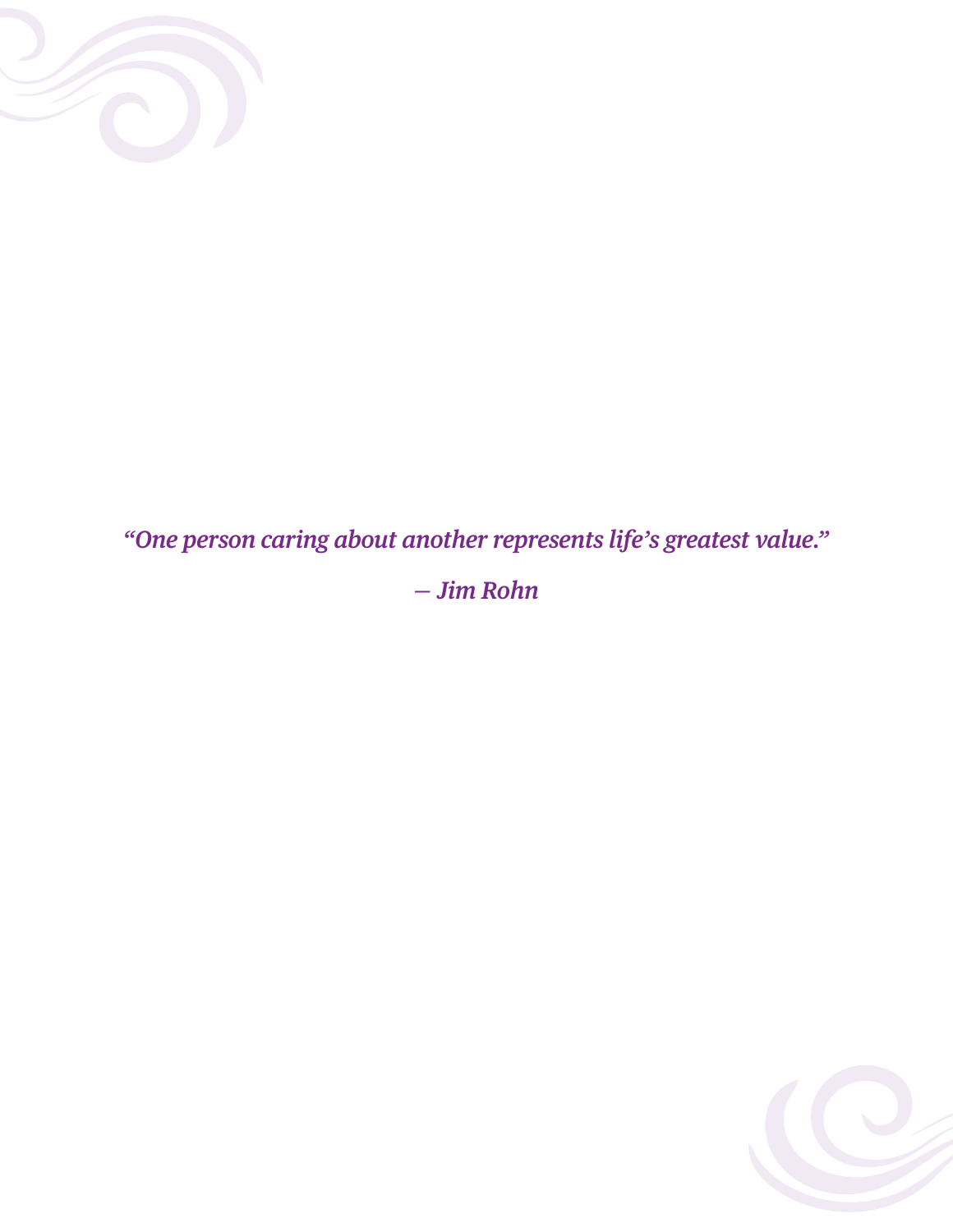Memory Care living at Coventry Meadows is highly personal. Our Memory Care neighborhoods are "communities within communities." More than providing enhanced safety, specially-trained staff and activities of special benefit to those living with cognitive challenges, we are committed to truly providing "personcentered care."

Our care includes:

- Our Splendid Table culinary experience
- A daily wellness activities program emphasizing eight domains of wellness
- Whole wellness care planning
- Cottage Connections caregiver support and educational group
- Innovative and holistic care practices
- Team members specifically trained in dementia care
- Virtual Dementia Tour™ experience offered to all team members
- Displays of interactive artwork encouraging reminiscence and exploration
- Beautiful, easily accessible courtyards
- Access to occupational, physical and speech therapy onsite
- Professional beauty and personal care services
- Transportation
- Housekeeping and personal laundry services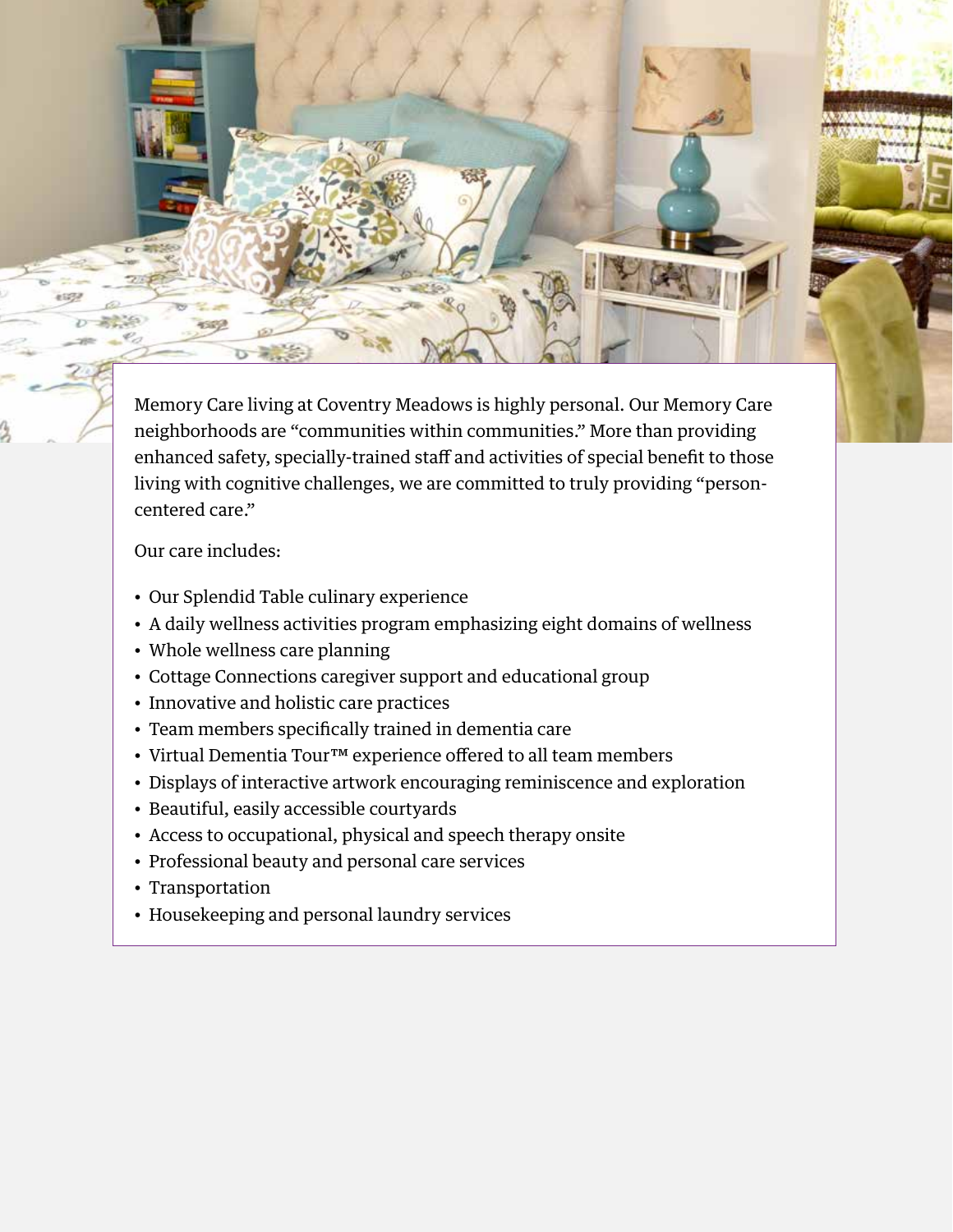



#### Companion Apartment

174 Square Feet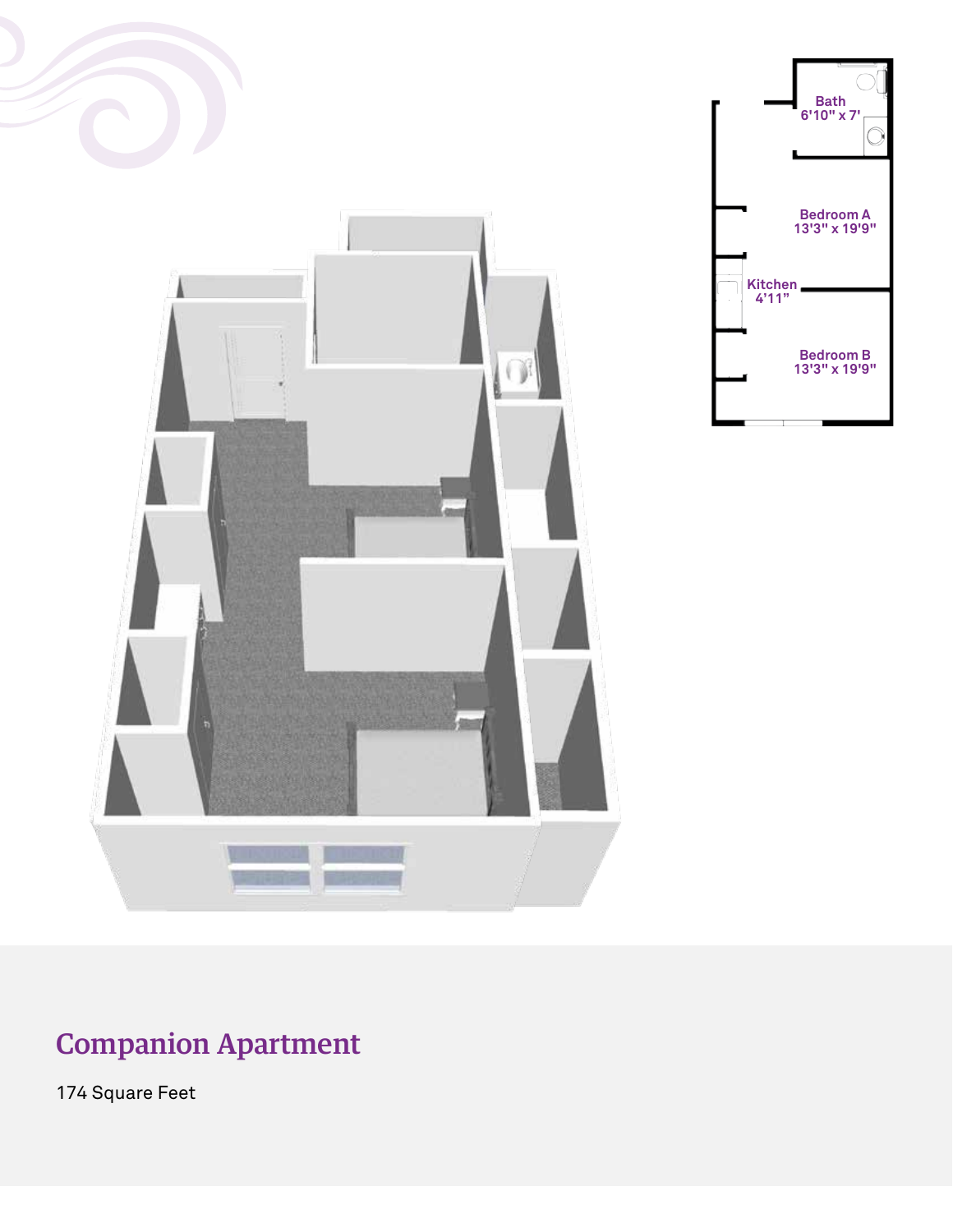





### Studio Apartment

288 Square Feet